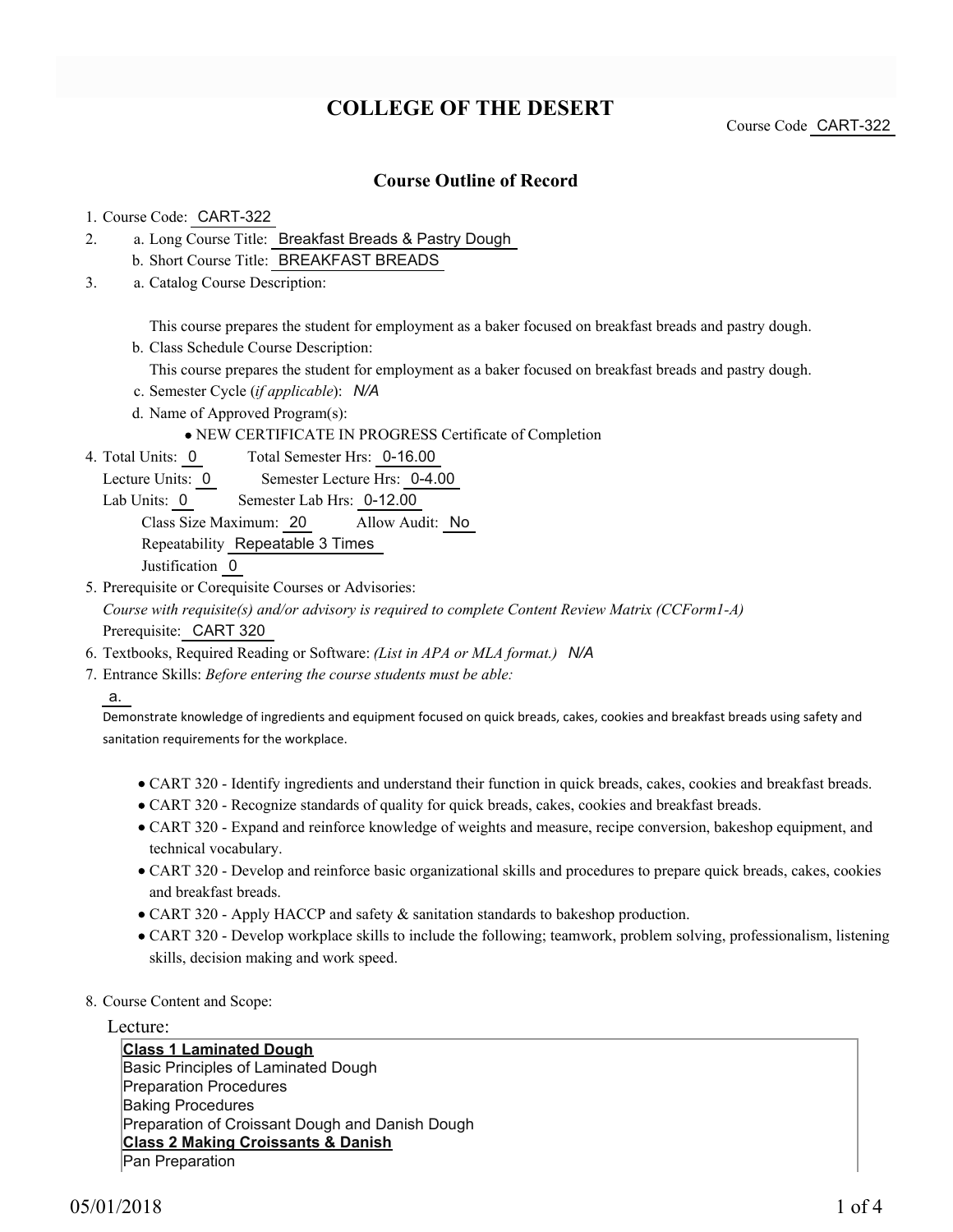# CART 322-Breakfast Breads & Pastry Dough

Scaling, Folding, and Baking Cooling Croissants & Danish Storing Croissants & Danish \*Croissants \*Pain au Chocolat \*Bear Claws \*Braided Coffee Cake **Class 3 Biscuits & Scones** The Rubbed Mixing Method Pan Preparation Scaling, Cutting, and Baking Cooling Biscuits & Scones Storing Biscuits & Scones \*Biscuits \*Scones **Class 4 1-2-3 Short Dough** The Creaming Mixing Method 1-2-3 Dough Types of Cookies Pan Preparation Scaling, Panning, and Baking Cooling Cookies Storing Cookies \*Cookies

Lab: *(if the "Lab Hours" is greater than zero this is required)*

#### 9. Course Student Learning Outcomes:

1.

1. Explain why it is important to weigh baking ingredients.

- 2. Use a baker's balance and digital scale.
- 3. Calculate formulas based on baker's percentages.
- 4. Explain the factors that control the development of gluten in baked products.
- 5. Explain the changes that take place in a breakfast bread dough or batter as it bakes.

10. Course Objectives: Upon completion of this course, students will be able to:

- a. Identify ingredients and understand their function in breakfast breads and pastries.
- b. Recognize standards of quality for breakfast breads and pastries.

c. Expand and reinforce knowledge of weights and measure, recipe conversion, bakeshop equipment, and technical vocabulary.

d. Develop and reinforce basic organizational skills and procedures to prepare breakfast breads and pastries.

- e. Apply HACCP and safety & sanitation standards to bakeshop production.
- f. Prepare a variety of breakfast breads and pastries to quality standards.

g. Develop workplace skills to include the following; teamwork, problem solving, professionalism, listening skills, decision making and work speed.

Methods of Instruction: *(Integration: Elements should validate parallel course outline elements)* 11.

- a. Demonstration, Repetition/Practice
- b. Laboratory
- c. Lecture
- 12. Assignments: (List samples of specific activities/assignments students are expected to complete both in and outside of class.) In Class Hours: 16.00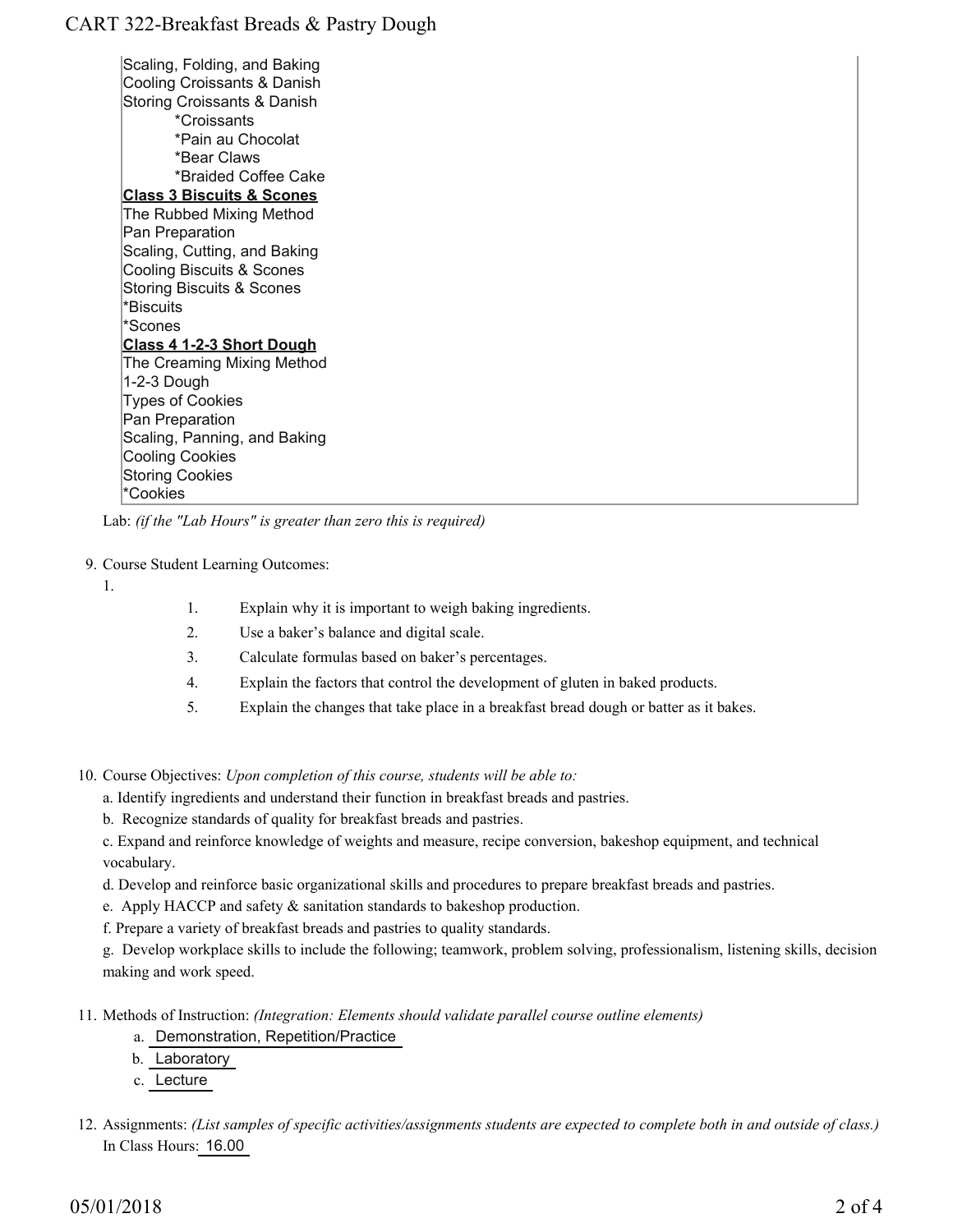# CART 322-Breakfast Breads & Pastry Dough

|     | Outside Class Hours: 0                                                                                                                                                                              |                                                        |                     |                     |  |
|-----|-----------------------------------------------------------------------------------------------------------------------------------------------------------------------------------------------------|--------------------------------------------------------|---------------------|---------------------|--|
|     | a. In-class Assignments                                                                                                                                                                             |                                                        |                     |                     |  |
|     | Mic dough, scale, shape, and bake.<br>b. Out-of-class Assignments<br>Read handouts and prepare for next class.                                                                                      |                                                        |                     |                     |  |
|     |                                                                                                                                                                                                     |                                                        |                     |                     |  |
|     |                                                                                                                                                                                                     |                                                        |                     |                     |  |
|     | 13. Methods of Evaluating Student Progress: The student will demonstrate proficiency by:                                                                                                            |                                                        |                     |                     |  |
|     | • Laboratory projects                                                                                                                                                                               |                                                        |                     |                     |  |
|     | Students are evaluated on mise en place, organization, mixing, scaling, and final products.                                                                                                         |                                                        |                     |                     |  |
|     | 14. Methods of Evaluating: Additional Assessment Information:                                                                                                                                       |                                                        |                     |                     |  |
|     | 15. Need/Purpose/Rationale -- All courses must meet one or more CCC missions.                                                                                                                       |                                                        |                     |                     |  |
|     | PO - Career and Technical Education                                                                                                                                                                 |                                                        |                     |                     |  |
|     | Fulfill the requirements for an entry- level position in their field.                                                                                                                               |                                                        |                     |                     |  |
|     | IO - Personal and Professional Development                                                                                                                                                          |                                                        |                     |                     |  |
|     | Self-evaluate knowledge, skills, and abilities.                                                                                                                                                     |                                                        |                     |                     |  |
|     | 16. Comparable Transfer Course                                                                                                                                                                      |                                                        |                     |                     |  |
|     | <b>Course Number</b><br><b>University System</b><br>Campus                                                                                                                                          |                                                        | <b>Course Title</b> | <b>Catalog Year</b> |  |
|     |                                                                                                                                                                                                     |                                                        |                     |                     |  |
|     | 17. Special Materials and/or Equipment Required of Students:                                                                                                                                        |                                                        |                     |                     |  |
|     | 18. Materials Fees:<br>Required Material?                                                                                                                                                           |                                                        |                     |                     |  |
|     | <b>Material or Item</b>                                                                                                                                                                             | <b>Cost Per Unit</b>                                   |                     | <b>Total Cost</b>   |  |
|     | 19. Provide Reasons for the Substantial Modifications or New Course:                                                                                                                                |                                                        |                     |                     |  |
|     |                                                                                                                                                                                                     |                                                        |                     |                     |  |
|     | Short term vocational training primarily aimed at incarcerated and re-entry students.                                                                                                               |                                                        |                     |                     |  |
| 20. | a. Cross-Listed Course (Enter Course Code): N/A                                                                                                                                                     |                                                        |                     |                     |  |
|     | b. Replacement Course (Enter original Course Code): N/A                                                                                                                                             |                                                        |                     |                     |  |
|     | 21. Grading Method (choose one): Pass/No Pass Optional                                                                                                                                              |                                                        |                     |                     |  |
|     | 22. MIS Course Data Elements                                                                                                                                                                        |                                                        |                     |                     |  |
|     |                                                                                                                                                                                                     | a. Course Control Number [CB00]: N/A                   |                     |                     |  |
|     | b. T.O.P. Code [CB03]: 130630.00 - Culinary Arts                                                                                                                                                    |                                                        |                     |                     |  |
|     | c. Credit Status [CB04]: N - Noncredit                                                                                                                                                              |                                                        |                     |                     |  |
|     |                                                                                                                                                                                                     | d. Course Transfer Status [CB05]: C = Non-Transferable |                     |                     |  |
|     |                                                                                                                                                                                                     |                                                        |                     |                     |  |
|     | e. Basic Skills Status [CB08]: 2N = Not basic skills course                                                                                                                                         |                                                        |                     |                     |  |
|     | f. Vocational Status [CB09]: Clearly Occupational                                                                                                                                                   |                                                        |                     |                     |  |
|     | g. Course Classification [CB11]: K - Other Noncredit Enhanced Funding                                                                                                                               |                                                        |                     |                     |  |
|     | h. Special Class Status [CB13]: N - Not Special                                                                                                                                                     |                                                        |                     |                     |  |
|     | i. Course CAN Code [CB14]: N/A                                                                                                                                                                      |                                                        |                     |                     |  |
|     | j. Course Prior to College Level [CB21]: $Y = Not$ Applicable                                                                                                                                       |                                                        |                     |                     |  |
|     | k. Course Noncredit Category [CB22]: I - Short-Term Vocational                                                                                                                                      |                                                        |                     |                     |  |
|     | 1. Funding Agency Category [CB23]: Y = Not Applicable                                                                                                                                               |                                                        |                     |                     |  |
|     | m. Program Status [CB24]: 1 = Program Applicable                                                                                                                                                    |                                                        |                     |                     |  |
|     | Name of Approved Program (if program-applicable): NEW CERTIFICATE IN PROGRESS<br>Attach listings of Degree and/or Certificate Programs showing this course as a required or a restricted elective.) |                                                        |                     |                     |  |